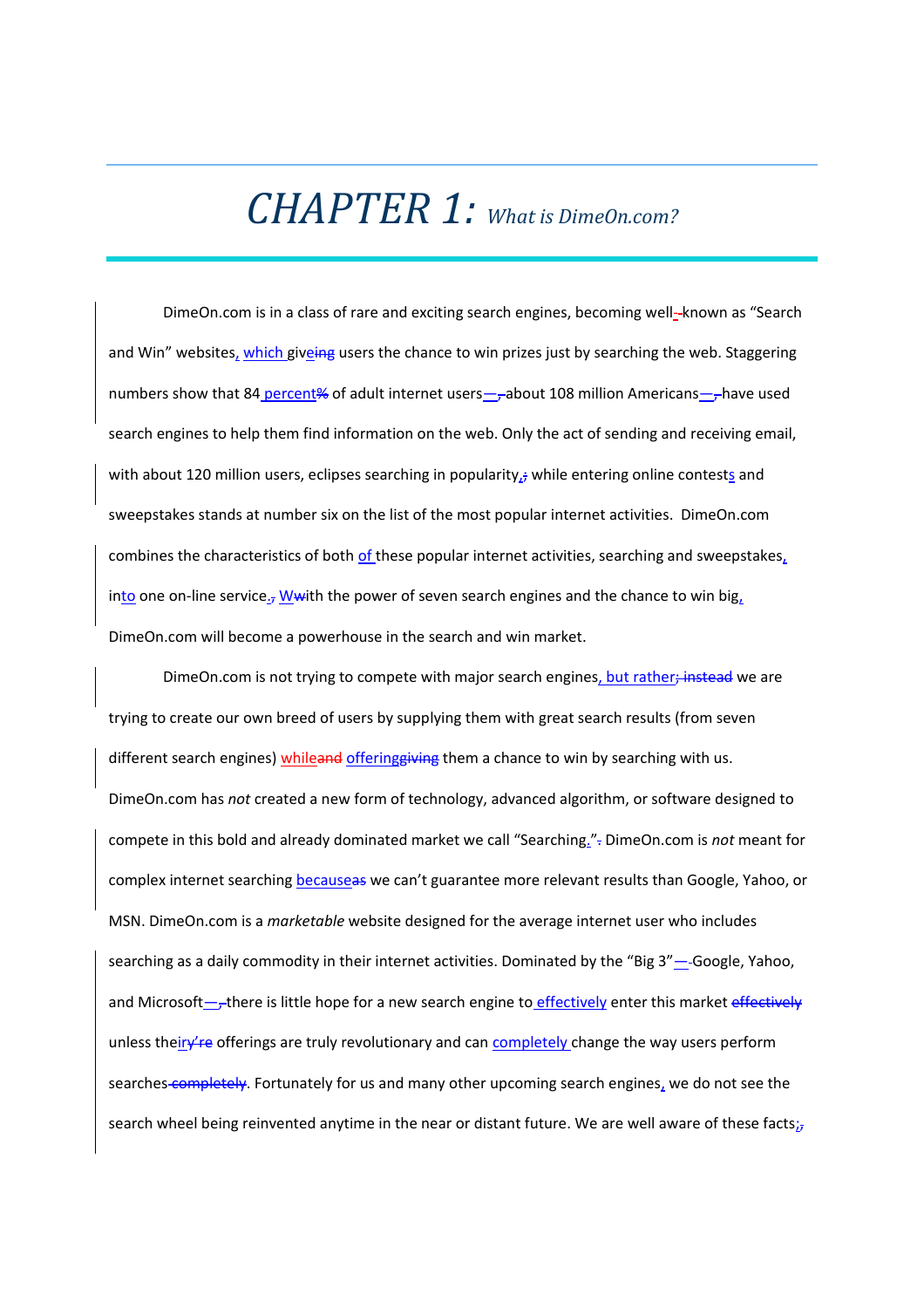thus, we are taking a much different approach in the formation and creation of our search engine bymaking it so visually appealing and easy to use that we will surely be recognized as a premier searchand‐win site.

While this may be the first time you've heard of a "search-and-win" website, I can guarantee you it will not be the last. Websites like iWon (www.Iwon.com), Blingo (www.Blingo.com) and Winzy (www.Winzy.com)—<sub> $\tau$ </sub>DimeOn.com's three main competitors— $\tau$ are experiencing tremendous growth by converting regular searchers into search--and--win users. I will explain more about competitor websites in chapter 3 "Why DimeOn.com."- Search--and--win websites are relatively new and still have a very large and untouched market that can be quickly impacted with the right type of targeting combined with a powerful interface that users can quickly identify.

Let me tell you more about myself, why I am writing this piece, and give you the prospective of why I need someone like yourself to be involved in this project. I am a 23--year--old graduate from ITT Technical Institute holding an associate degree of Applied Science in Information Technology Web Development. I graduated in March of 20'07 and I am the current founder and sole proprietor of DimeOn.com. I decided to pursue the "search--and--win" market in October 2006of 06' while browsing the Iwon.com portal. I was curious aboutef websites like Iwon.com, and after extensive research land foundinding that there were a total of *three* credible search–and–win websites currently operating (mentioned previously). I noticed an opportunity. I then began to prepare a document pertaining toof what it would take to create a successful business in this extremelyvery new search--and--win market. T<sub>th</sub> the draft contained was information abouton the features needed to build a successful website, why these specific features were needed, a blueprint layout of the site, how the site would function, weaknesses of competitors, and what amount of funding was needed to start the project. With the draft, I raised enough funding to begin development of DimeOn.com.  $\div$ Tto perfect the development process I acquired a third party to assist me in building the portal. I often get asked, "If you have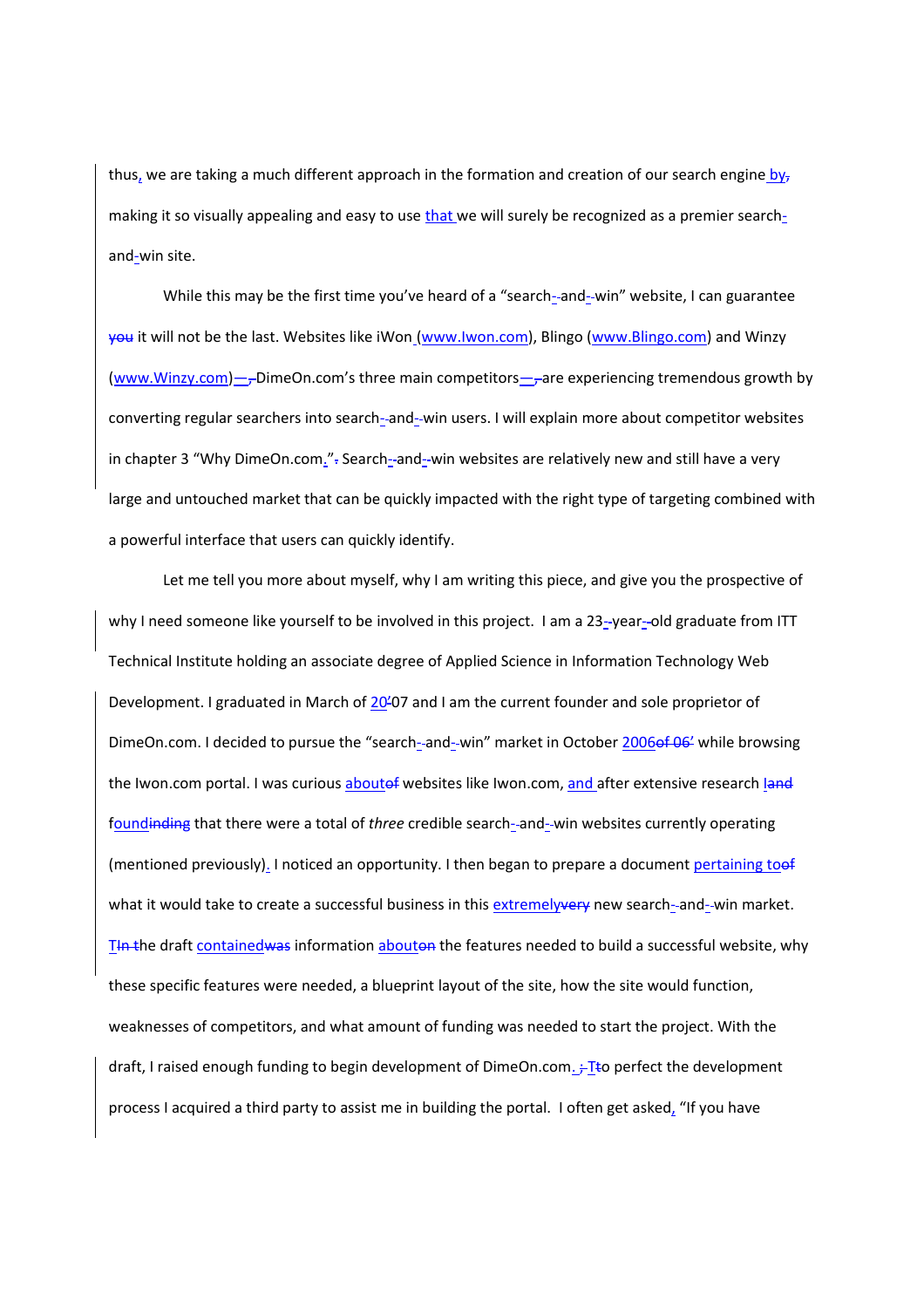considerable knowledge in developing websites, why do you need to work with a third party to build it?" I think the answer to this question is quite simple and I always respond, "If you have knowledge of constructing a skyscraper, can you assemble it yourself?" I view building a website the same assimilar to constructing a physical building. You must beginStarting with blue prints, moveing to a foundation, adding floors, and then createing the backbone to make the building operational, which is very much the same process for building a website. I also feel my knowledge in website development has helped me greatly to identify the trends of the internet, understand the process of creating such a website and has given me the skills to fully operate and maintain a large volume website. I have developed many elements that are used on DimeOn.com with my acquired skills, and I work in conjunction with Ingenux to get some of my ideas from the drawing board onto a stage I can present. Another important factor was time. I knew then that I had to get startedbegin developing a search--and--win website immediately. If I had taken the time to develop, create, and code the entire DimeOn.com website myself it would have taken me about 23 months to complete.<sub>7</sub> Bby working with Ingenux, it will take less than 12 months, a considerable difference that can prove to be a valuable asset in the future. Currently, Ingenux is in the process of creating the backbone of DimeOn.com. $\tau$ Tthis stage creates the entire code portion for DimeOn.com that makes the website function. The advantage of having Ingenux create these parts of the website will be my ability to easily edit the website and the amount of time that will be saved during this process.

The main reason why I am writing this piece is to secure funding to assist me in developing, marketing, and operating DimeOn.com. Although I am working with a third party to develop the website, many additional features mayare becomeing options as we progressfurther into the development stages. These additional features and the role they will play in DimeOn.com are discussed in chapter 4 "Additional Features and Services.".